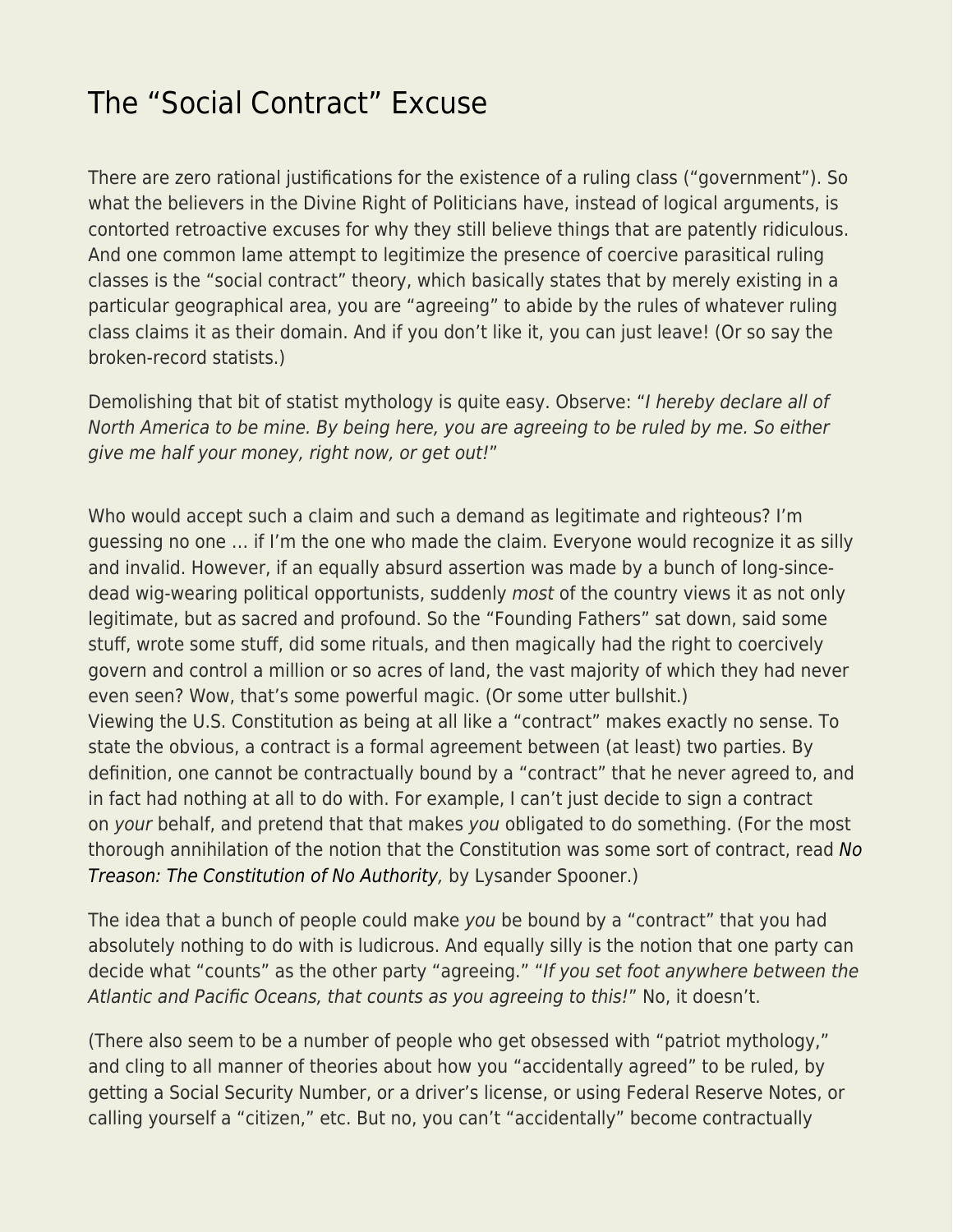bound by something that someone else arbitrarily declares "counts" as agreeing to something. If you doubt it, then I hereby declare that by wearing socks last week, you accidentally agreed to give me half your money. So hand it over!)

The arguments put forth by statists (and in particular constitutionalists) imply that somehow a small group of politicians, by mere decree, acquired legitimate ownership of half a continent, and so may now tell anyone in that geographical area what to do. Again, that is no more reasonable or valid than it would be for me to just unilaterally declare that I personally own North America, and that everyone here has to either obey me or leave. And if I decided to preface my lunatic decree with, "On behalf of the people, I hereby decide that North America belongs to me," that wouldn't make it any more valid. Or sane.

But now we get to the point where the constitutionalists really shoot themselves in the foot, without even noticing. The entire "social contract" mythology relies on the assumption that somehow, through various documents and rituals, the U.S. Congress made half of North America their rightful territorial jurisdiction—essentially their property—such that now they have the right to issue and enforce rules upon those who choose to reside in their domain. And if you don't like it, you can get out! In fact, constitutionalists often come right out and compare the national jurisdiction to private property: "If you're on my property, you have to follow my rules, or leave! The country is like our collective property, and our representatives decide the rules! So obey their laws or get out!" But that is where their position completely implodes.

Allow me to explain. If I am in your living room, ultimate I have one right: the right to leave. That's all. Whatever else you allow me to do is completely up to you. (To own something means to have the exclusive right to decide what is done with something, and if you own your house, that means you have the right to decide who can be there.) For example, while I think it would be silly and rude, you have every right to tell others that they may only enter your house if they wear huge purple top hats, and eat lots of moldy asparagus. The only real power you have is the power to make them leave, but because you have that right—the right to decide who can be there—that means you can make up any bizarre, daffy "rules" you want, and then others can decide if they want to be on your property enough that they will choose to follow your rules. (The only thing you can't do is forcibly prevent them from leaving.)

So, for example, I have no unalienable right to carry a gun in your house, if you don't want me to. I have no unalienable right to speak my mind in yourhouse, if you don't want me to. I have no unalienable right to do anything in your house, because I have no unalienable right to be there at all. Whether I am allowed in, and what I am allowed to do while there, is utterly and completely your choice. (Again, this is only because you can always tell me to